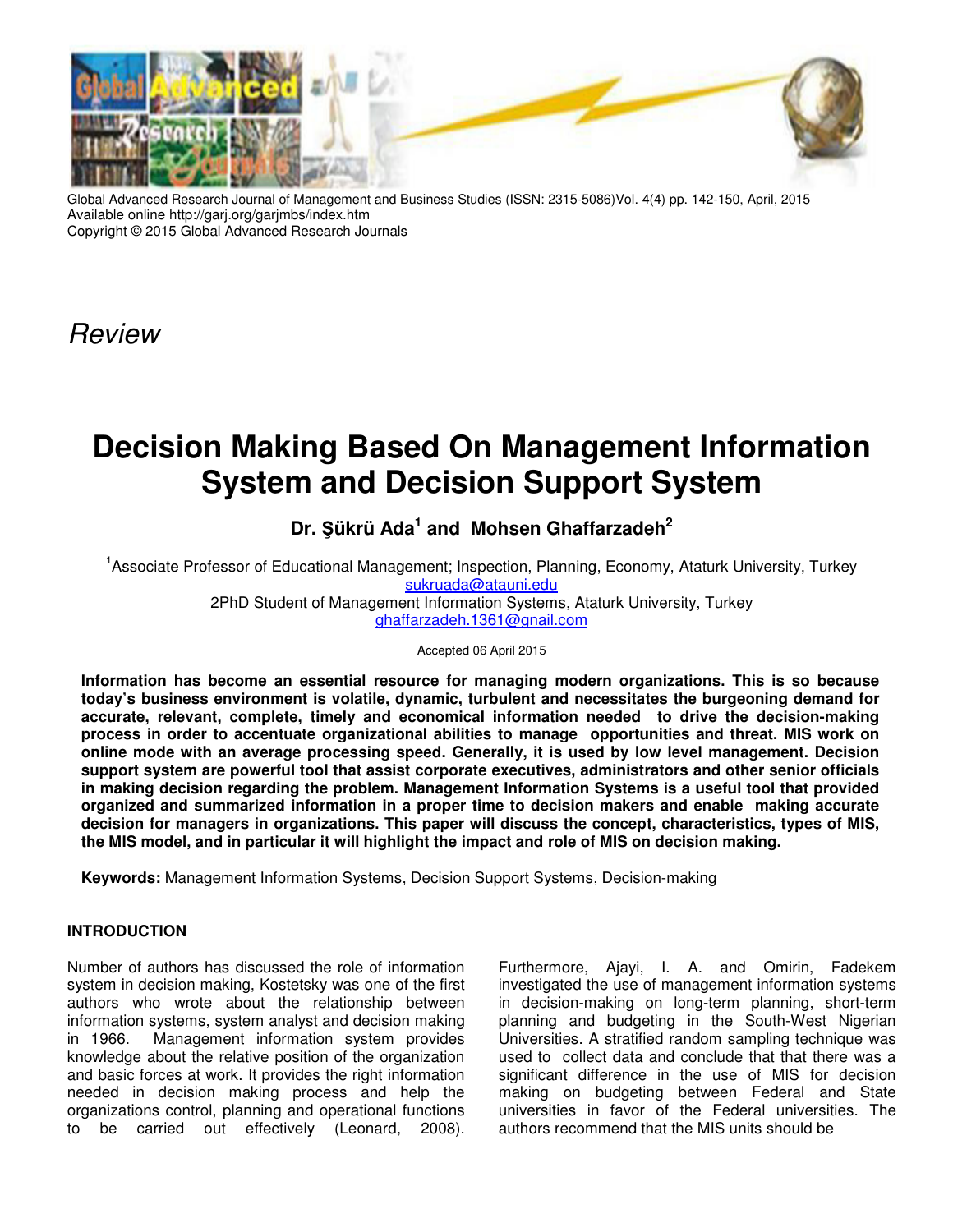adequately financed and maintained to ensure a free flow of information and adequate use of MIS in decisionmaking on short-term and long-term planning as well as budgeting. Ali Safari and Asefeh Asemi have discussed two main information systems, namely, MIS and DSS, its characteristics, relations, and connections of each concept to decision-making process. Srinivas Nowduri has the same consumption about the relationship between MIS and decision making. Decision making process and its impact on top level management in a business organization was explained also with an emphasis on automated decision making. The study found that the dynamic nature of MIS makes it difficult for some organizations to keep up with the principles, strategies, propositions or even ideas. Barry Chris, provide added a new conceptual framework for decision making and information systems development, same as another authors who analyzed the role of MIS in decision making. A framework was developed, combining an analysis of decision making within the systems development life cycle, key models of decisionmaking and the actors involved in the process of systems development. Barry Chris concludes that a deeper understanding of differing viewpoints on systems development held by actors and other phenomena can be illustrated with the framework. George Huber also draws a theory of effects of advanced information technologies on organizational design, intelligent and decision making, the theory studied the effects that computer- assisted communication and decision aiding technologies have on organizational design and decision making. Humber focuses on technology that affects the quality and timelines of decision making from one side and from the other side has prompted changes in organizational design. On the other hand Felix Alvarado in his study " Complementary uses of Information Systems in Decision Making, Planning and Democracy: An Example in the Education Sector" describes the ongoing implementation of web intelligence tools in public education and other policy sectors in Guatemala. Software tools were developed for use in business was adopted for planning and decision making in public institutions. The study summarizes the salient aspects of the experience so far of implementing and expanding what has been called the "Platform for Integrated Social Information," It discusses the issues this Platform raises as a resource for improved public decision making, policy analysis and especially, as a promising but challenging tool for democracy in the education sector. However, the world health organization has introduced a report by who study group it was about the role of research and information systems in decision making for the development of human resource for health, the study identified a number of problems and noted causes of these problems such as inefficient data definition and, lack of relevant information and poor coordination of available information on the other hand

the study identified a positive factors that prompt decision making such as problem awareness and easy availability of presented information. The study group emphasized that strengthening decision making in the development of human resource of health, by linking information and research to decision making and prompting relevant information requires a coordinated approach.

#### **Information System**

Information system are constantly changing and evolving as technology continue to grow .Basically we have many<br>types of information system like management types of information system like management information system , decision support System , transaction processing system, expert system .But we discuss management information system and decision support system. In Management information system these system assist lower level management in problem solving and making decision ( Manian,2011). They use the result of transaction processing and some other information also. It is a set of information processing functions. It should handle queries as quilt as they arrive. An important element of management information system is database .In decision support system, they assist higher management to make long term decisions. These types of systems handle unstructured or semi structured decision .A decision is considered unstructured if there are no clear procedure for making the decision and if not all the factor to be considered in the decision can be readily identified in advance. The decision support system these are not of recurring nature. Some recur infrequently or occur only once. A decision support system must very flexible .The user should be able to produce customized reports by giving particular data and format specific to particular situations. There are different views in determining the types of information systems and their classifications. But in most categories, with titles such as: (Laudon and Laudon, 2009)

## **Transaction Processing System (TPS)**

This is also referred to as data processing system. It performs the essential role of collecting and processing the daily transactions of the organization. They serve at operational levels of the organization. Examples of transactions include purchase payroll, reservation, invoices, payments, shipping, registrations, orders and sales.

## **Expert System (Specialist) (ES)**

This is an extension of the decision support system. It is a programmed decision-making information system that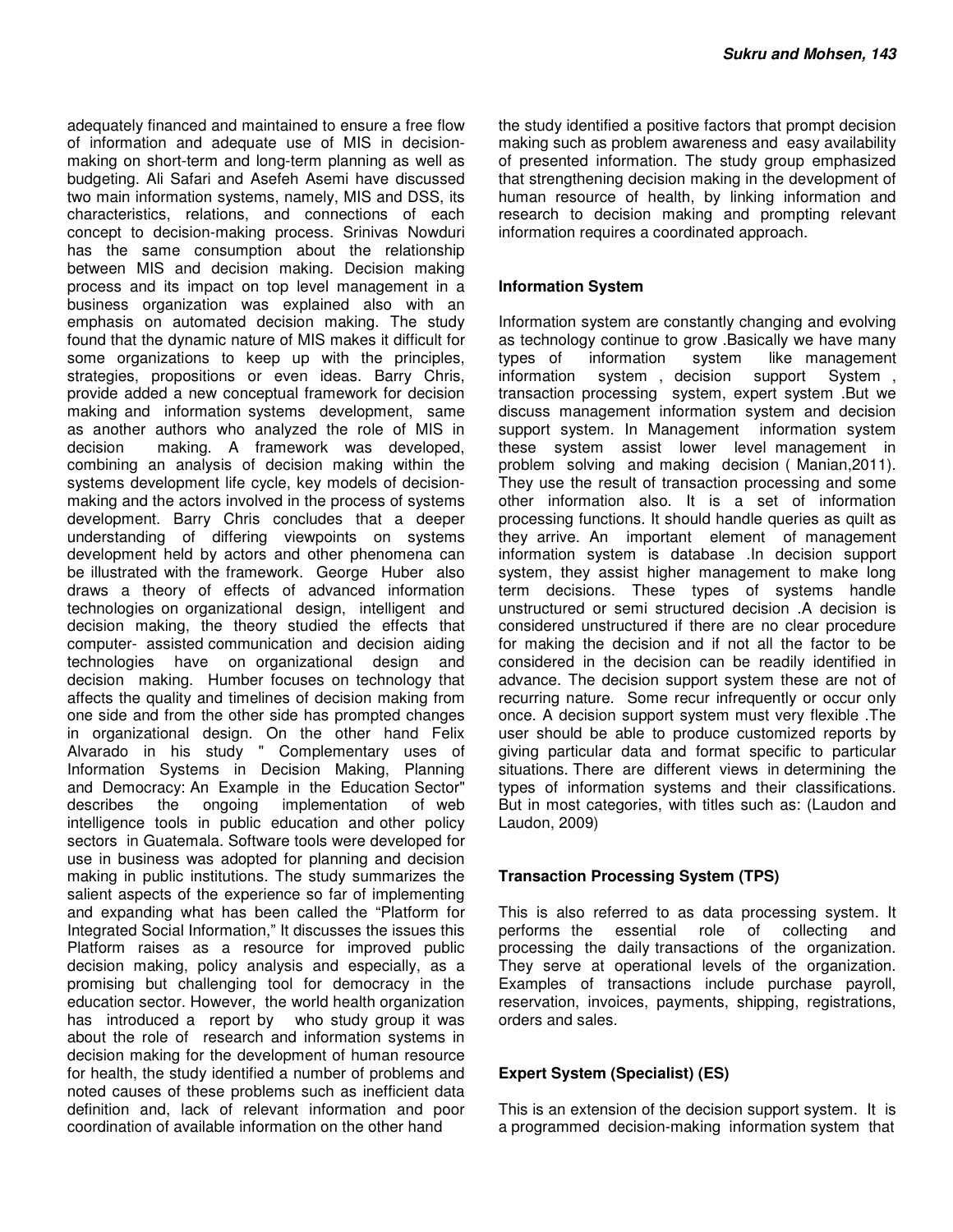

**Figure 1.** Simple View of MIS (Kumar, 2006, 45)

captures and reproduces the knowledge and expertise of experts and then simulates the thinking or actions of that expert to help users with less expertise. These applications are implemented with Artificial Intelligence (AI) technology. Artificial intelligence is a computer-based technology that has the ability to behave like humans, learn languages and emulate human expertise and decision-making. expertise of experts and then simulates the thinking<br>or actions of that expert to help users with less<br>expertise. These applications are implemented with<br>Artificial Intelligence (AI) technology. Artificial intelligence<br>is

#### **Office Automation System (OAS)**

This system supports a wide range of business activities. Office systems are applications designed to improve workflow and communicate among workers regardless of their physical locations. Typical office system handles and manages document (through word processing, desktop publishing,

document imaging and digital filings), scheduling (through electronic calendars) and communication (through electronic mail, voice mail and video conferencing).

#### **Personal and Work Group Information Systems (WGSS)**

Personal information system is the system designed to meet the needs of a single user while work group system is designed to meet the needs of a workgroup and to increase the productivity of the group. ow and communicate among workers regardless of<br>physical locations. Typical office system handles<br>manages document (through word processing,<br>pp publishing,<br>pp publishing,<br>gh electronic calendars) and communication<br>gh electr

## **Management Information System (MIS)**

The Management Information System (MIS) is a concept of the last decade or two. It has been understood and described in a number ways. It is also

way and known as the Information System, the Information System, the Information System (Davis and Geisi, 2004). Delinition and System (Davis and Geisi, 2004). Delinition and System (Davis and Geisia, 2004). Delinition and and Decision System, the Computer- based information System( Davis and Geist, 2004). Definition of Management Information Systems: Information Systems: The MIS is defined as a system which provides information support for decision a system which provides information support for decision<br>making in the organization (Barton and Parolin, 2005). The MIS is defined as an integrated system of man and machine for providing the information to support the operations, the management and the decision making function in the organization(Bendoly, 2008). The MIS is defined as a system based on the database of the organization evolved for the purpose of providing information to the people in the organization. The MIS is defined as a Computer based Information System defined a (Bresfelean, 2009). known as the Information System, the Information The MIS is defined as an integrated system of man and machine for providing the information to support the operations, the management and the decision making function in the organization(Bendoly, 2008). The MIS is defined as a system based on the database of the<br>organization evolved for the purpose of providing<br>information to the people in the organization. The MIS is

## **Decision Support System (DSS) (DSS)**

Decision-making is an essential component of organizational life. Decision makers receive and analysis information using many different media, including traditional print, group and interpersonal information exchanges and computer Decision support systems (DSS) is a generic concept that describes information systems that provide Decision support systems (DSS) is a generic concept<br>that describes information systems that provide<br>analytical modelling and information to support semistructured and unstructured structured unstructured organizational decision making. Common characteristics of DSS include: Decision-making is an essential component of<br>organizational life. Decision makers receive and<br>analysis information using many different media,<br>including traditional print, group and interpersonal<br>information exchanges and

- Problem structure, used in semi-structured and unstructured decision context

- Intended to support and augment decision makers not replace them

- Supports most phases of decision-making process

Uses underlying data and model

- Uses underlying data and model<br>- Interactive: DSS is designed to be an interactive decision aid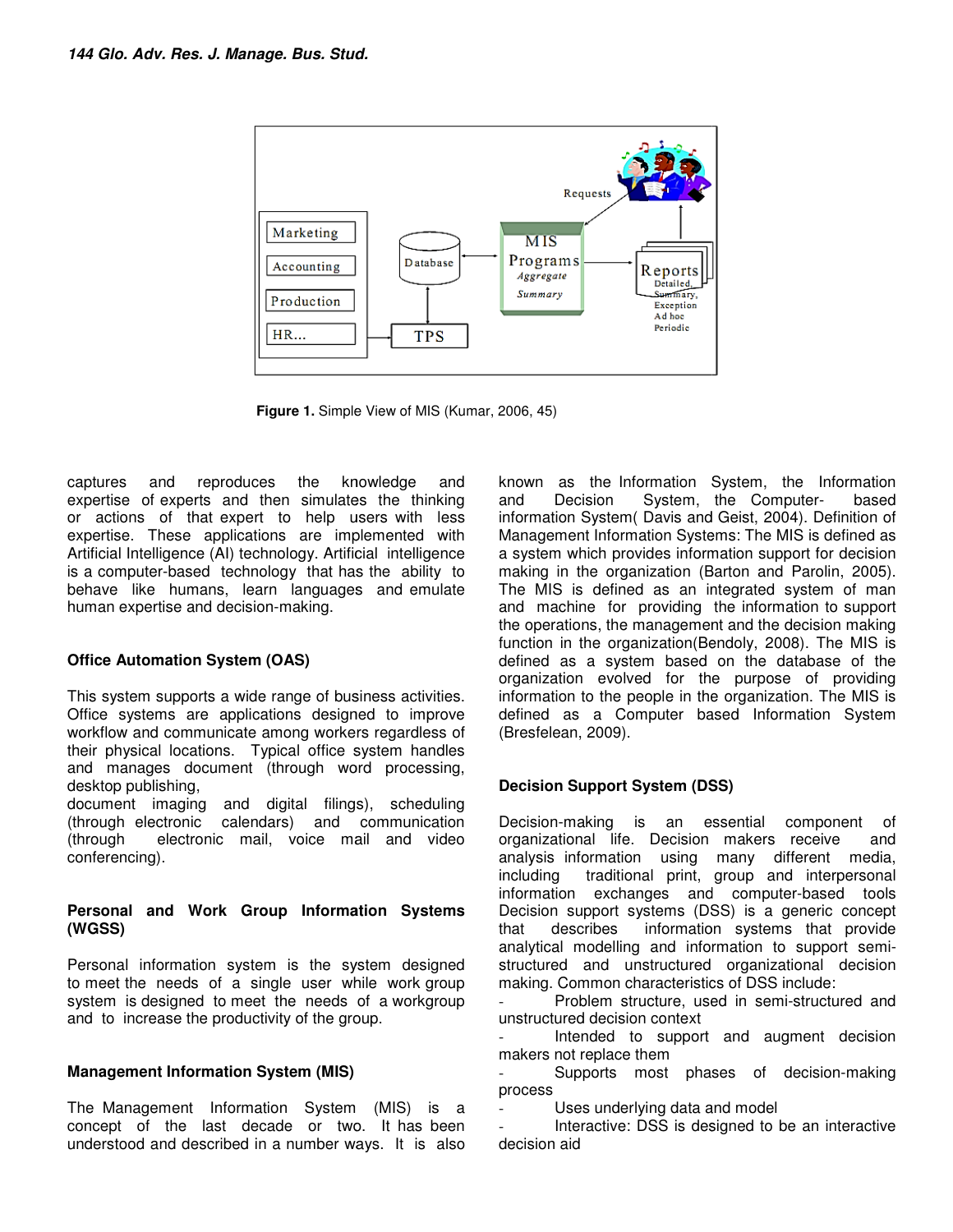

**Figure 2.** A Simple View of DSS ((Kumar, 2006, 75)



**Figure 3.** Types of Information systems and organizational hierarchy (Gabriel, 2012, 89)

A decision support system (DSS) is an integrated set of computer tools allowing a decision maker to interact directly with computer to retrieve information useful in making semi structured and unstructured A decision support system (DSS) is an integrated<br>set of computer tools allowing a decision maker to<br>interact directly with computer to retrieve information<br>useful in making semi structured and unstructured<br>decisions (Power The Decision support system are able to help groups to make the decision .It should not be responsible for<br>individual decision making .The Decision support individual decision making system is easy to use .A user should not be required to be computer operator to generate reports .It should be convenient for the user to use DSS(Singh and Sharma, 2012). The Decision support system are able to help groups to make the decision .It should not be responsible for individual decision making .The Decision support system is easy to use .A user should not be required to be compute

#### **Types of Decision Support System**

There are a number of decision support systems. These can be categorized into five types: communications

be computer system (DSS) is an integrated driven DSS, data driven DSS, document driven DSS, document driven DSS, data driven DSS, document driven DSS, deta driven DSS, deta model driven DSS, deta model driven DSS, deta mod knowledge driven DSS and model driven DSS. A driven DSS, data driven DSS, document driven DSS,<br>knowledge driven DSS and model driven DSS. A<br>communication driven DSS supports more than one person working on a shared task. Many collaborators person working on a shared task. Many collaborators<br>work together to come up with a series of decision to set in motion a solution or strategy. Most communications driven DSSs are targeted at internal teams, including partners. The most commons technology used to deploy the DSS is a web or a client server. groupware, bulletin boards, audio and video conferencing are the primary technologies for communication driven decision support. Data driven DSS model puts its emphasis on collected data that is then manipulated to fit the decision maker's needs. This data can be internal, external and in a variety of formats. This model emphasizes access to and manipulation of a time series of internal company data and sometimes external and real time data. driven DSSs are targeted at internal teams, including<br>partners. The most commons technology used to deploy<br>the DSS is a web or a client server. In general, conferencing are the primary technologies for<br>communication driven decision support. Data driven<br>DSS model puts its emphasis on collected data that<br>is then manipulated to fit the decision maker's needs.<br>This data can be in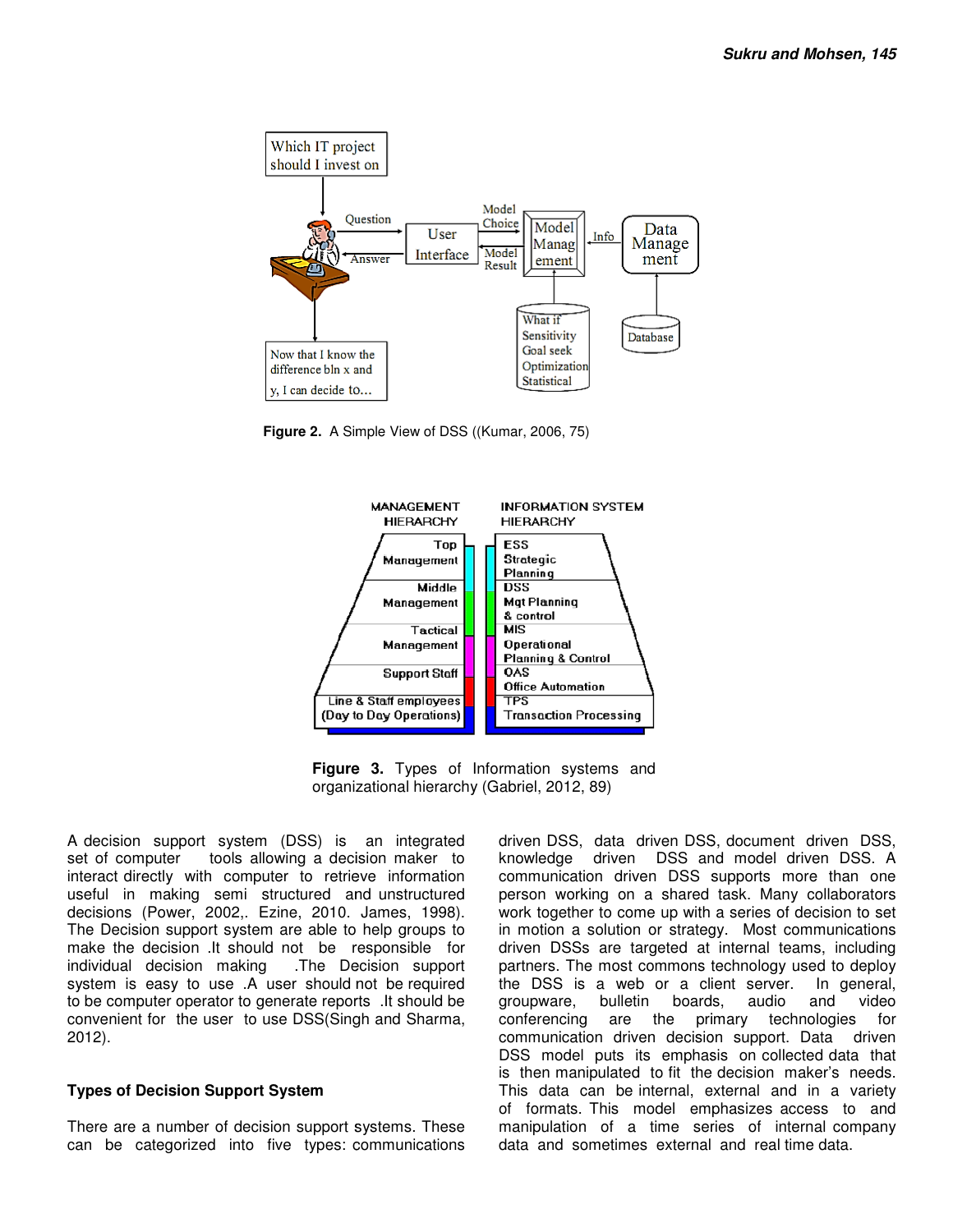

**Figure 4.** process of Decision - Making (Renolds, 2003, ppt65)



**Figure 5.** MIS and decision making process (Ajayi, 2007, 97)

Simple file systems accessed by query and retrieval tools provide the most elementary level of functionality. Most data driven DSSs are targeted at managers, staff and also product / service suppliers. It is used to query a database or data warehouse to seek specific answers for specific purposes. It is deployed via a main frame system, client server link or via web. Document driven DSSs are more common, targeted at a broad base of user groups. The purpose of such a decision support system is to search web pages and find documents on a specific set of keywords or search terms. This model uses computer storage and processing technologies to provide document retrieval and analysis. A document driven DSS model uses documents in a variety of data type such as text documents, spreadsheets and database records to come up with decisions and manipulate the information to refine strategies. The usual technology used to set up such decision support systems are via web or a client / server system. Knowledge driven DSSs are a catch-all category covering a broad range of systems covering users within the organization setting it up, but may also include others interacting with the organization. It is essentially used to provide management advice or to choose products or services. Knowledge-driven DSS can suggest or recommend actions to managers. These DSS are person-computer systems with specialized problem-solving expertise. The expertise consists of knowledge about a particular domain, understanding of problems within that domain, and skill at solving some of these problems. The typical deployment technology used to set up such systems could be client / server systems, the web, or software running on stand-alone PCs. Model driven DSSs are complex systems that help analyses decisions or choose between different options. A model driven DSS emphasizes access to and manipulation of financial, optimization and / or simulation models. Simple quantitative models provide the most elementary level of functionality. Model-driven DSS use limited data and parameters provided by decision makers to aid decision makers in analyzing a situation, but in general large data bases are not needed for model-driven DSS. These are used by managers and staff members of a business, or people who interact with the organization, for a number of purposes depending on how the model is set up.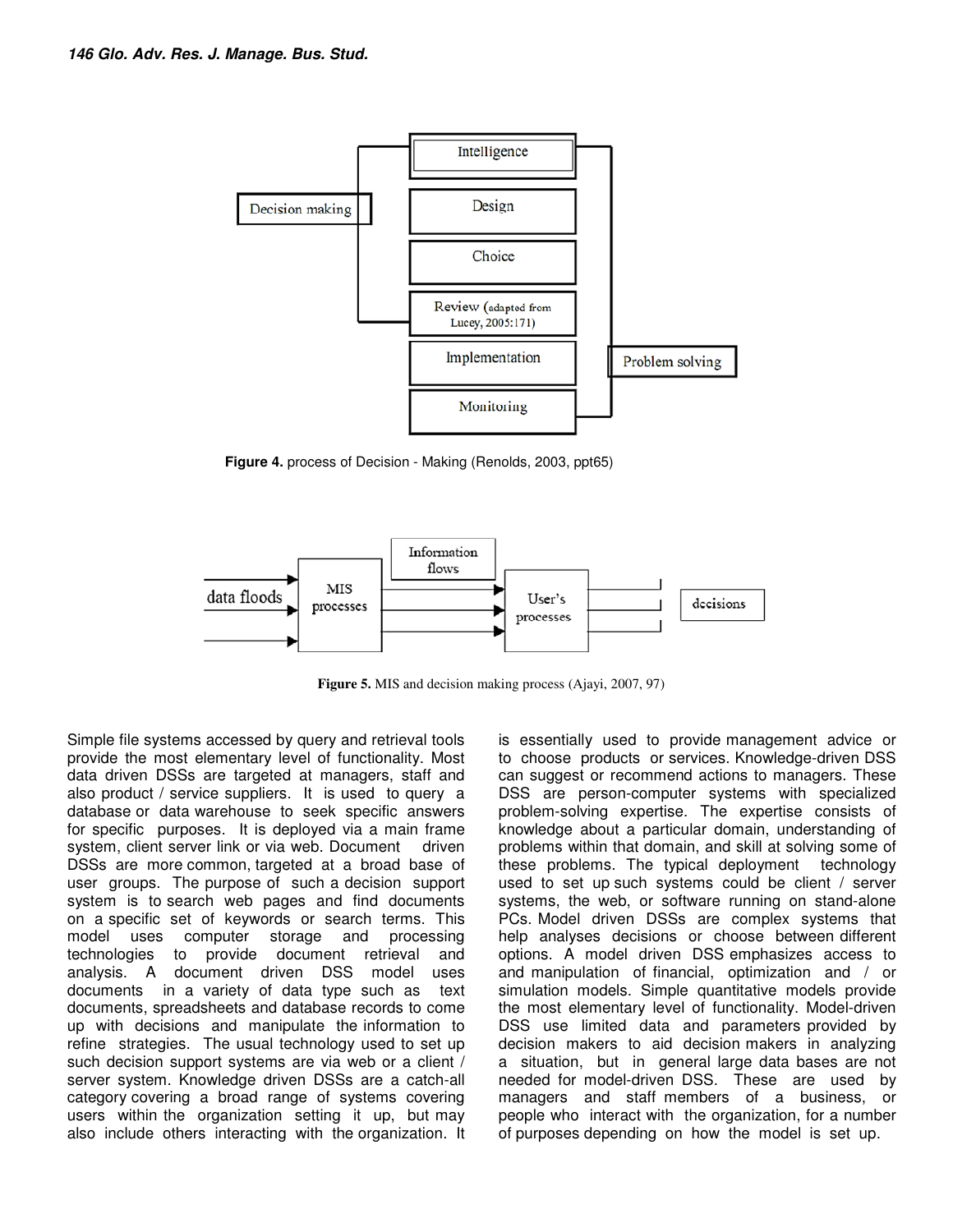

**Figure 6.** Phases of Decision Making and IS (Ajayi, 2007, 45)

These DSSs can be deployed via software / hardware in stand-alone PCs, client/server systems or the web(Holsapple and Whinston, 2006).

#### **Difference of MIS and DSS**

MIS and DSS are two abbreviations that are often heard in the field of Business Management. They differ in a few aspects. It is important to know that MIS stands for Management Information Systems whereas DSS stands for Decision Support Systems. It is interesting to note that MIS is a type of link that assists in the communication between managers of various disciplines in a business firm or an organization. On the whole it plays a very important role in building up communication among the corporate people. DSS on the other hand is an improvement of the concept of MIS. It is true that both of them differ in terms of their focus. DSS focuses more on leadership. It is all about senior management in a firm providing innovative vision. On the other hand MIS focuses more on the information gathered and the information that has poured from different quarters. Experts on managerial behavior say that DSS focuses more on decision making. MIS on the other hand focuses more on planning the report of various topics concerned with the organization that would assist the managers to take vital decisions pertaining to the functioning of the organization. One of the finest differences between MIS and DSS is that MIS focuses on operational efficiency whereas DSS focuses more on making effective decision or in other words helping the

company to do the right thing. Flow of information is from both sides, up and down in the case of MIS.

On the other flow of information is only upward in the case of DSS. In the case of DSS the report can be flexible whereas in the case of MIS the report is usually not flexible. MIS is characterized by an input of large volume of data, an output of summary reports and process characterized by a simple model. On the other hand DSS is featured by an input of low volume of data, an output of decision analysis and a process characterized by interactive model. Experts would also say that MIS is a primary level of decision making whereas DSS is the ultimate and the main part of the decision. This is one of the most talked about different between the two. As a matter of fact MIS is all about theory whereas DSS is all about practice and analysis. An organization should employ both the systems effectively (Pride and Ferrell, 2006).

#### **Decision - Making**

Decision - making is the process by which organizational members choose specific course of action in response to threats and opportunities (George and Jones, 1996: 428). Good decision result in courses of actions that help an individual, group or organization to be effective, the opposite is its reverse. Every organization grows, prospers or fails as a result of decisions made by

It is members; and decision according to Daft (2001: 399) can be risky and uncertain without any success.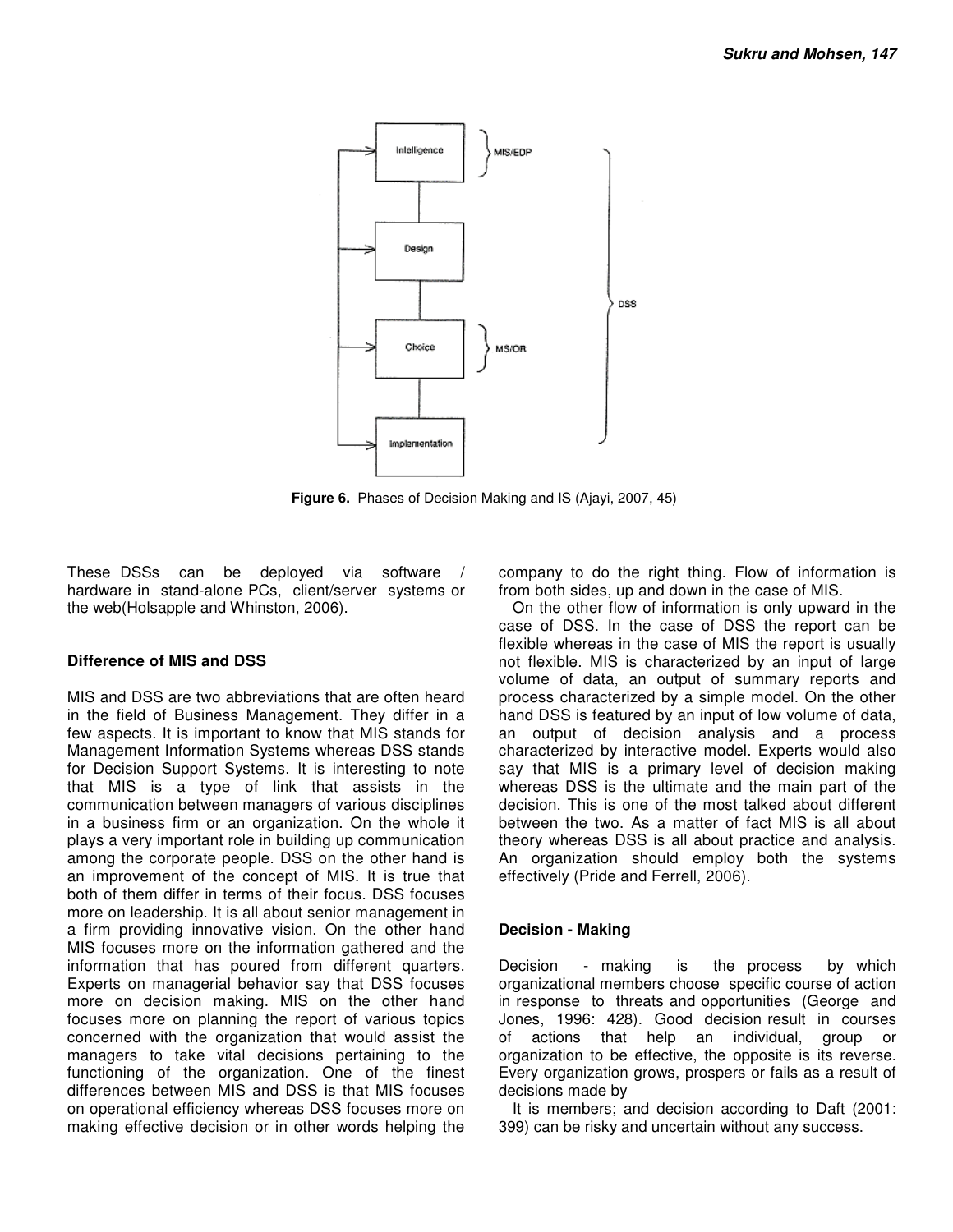Simon (1984), a leading authority in management decision- making considers that decision making comprises four principal phases:

Intelligence- searching the environment for conditions calling for decision making.

Design- inventing, developing and analyzing possible courses of actions. This involves processes to understand the problem, to generate solutions and testing of solutions for feasibility.

- Choice- selecting an alternative or course of action from those variables.

Review - assessing past choices. This model was later incorporated by George Huber into an expanded model of the entire problem-solving process (see figure 4).

## **Types of Decisions**

A simple view of decision making is that it is a problem of choice among several alternatives. A somewhat more sophisticated view includes the process of constructing the alternatives (i.e., give a problem statement, developing a list of choice options). A complete picture includes a search for opportunities for decisions (i.e., discovering that there is a decision to be made). A manager of company may face a choice in which the options are clear (e.g., the choice of a supplier from among a existing suppliers). She may also face a problem for which she designs creative decision options (e.g., how to market a new product so that the ports are maximized). Finally, she may work in a less reactive fashion and view decision problems as opportunities that have to be discovered by studying the operations of her company and its surrounding environment (e.g., how can she make the production process more evident). There is much anecdotal and some empirical evidence that structuring decision problems and identifying creative decision alternatives determine the ultimate quality of decisions. Decision support systems aim mainly at this broadest type of decision making and in addition to supporting choice, they aid in modeling and analyzing systems (such as complete organizations), identifying decision opportunities, and structuring decision problems .Simon (1984) classified decisions into two broad categories according to the extent that the process of decision-making can be pre-planned:

Programmed Decision: these are decisions made using standard rules, procedures or quantitative methods. To make a programmed decision, the decision maker uses a performance program, a standard sequence of behavior that organizational members follow routinely whenever they encounter a particular type of problem or opportunity (George and Jones :429). For example, inventory control decisions, machine loading decisions, scheduling, etcetera.

Non-programmed Decisions: this type if decision deals with unusual or exceptional situations. They are decisions made in response to novel problems and opportunities. This type of decision according to Lucey (2005: 171), is associated with high degree of uncertainty, cannot be delegated to low levels, may involve things, but always involves people. Examples: merger, acquisitions, launching of new product, personnel appointments, etcetera. Whether decision is of the programmed or non-programmed type, it depends hugely on inputs from management information systems.

Having good decision choices guarantees viable decision in organizations (Vital and Shivraj, 2008; and Jawadekar, 2006). Rhodes (2010) avers that MIS gives managers quick access to information. This can include interaction with other decision support systems, information inquiries, cross referencing of external information and potential data mining techniques. At other instances, MIS also is said to have revolutionized decision-making process through automated systems, through such systems, managers no longer rely on 24hour service from workers, instead, machines are to be programmed to do things, such as routine decisions, in place of humans (Jarboe, 2005). In his thinking, Adebayo (2007) stressed that MIS provides information that is needed for better decision on issues affecting organizations regarding humans and material resources. Lucey (2005:179) argued MIS supplies information explores alternatives and provides support where the manager takes the decision or the MIS takes the decision itself, especially the routine operational decisions.

## **Decision and MIS**

Development of information and communication technologies as change structures of societies, it also affected task of manager's making decision. Many organizations prepare them self for effective and efficient use of new information and communications technologies. Information and communication technology has two benefits for organization. First, it enables organizations and managers to easily acquire data. This will cause further support the decision making process. Second, the use of information and communication technology enables organizations to have better operate in a global competitive environment and make effective decision making. Information and communication technology improve the quality of decision making that is crucial factor for organization. Cause dramatic changes in levels of the organization, including organizational leadership and strategy, and even members behavior. The information and communication technology has become an essential component in the process of decision making in organization and managers at all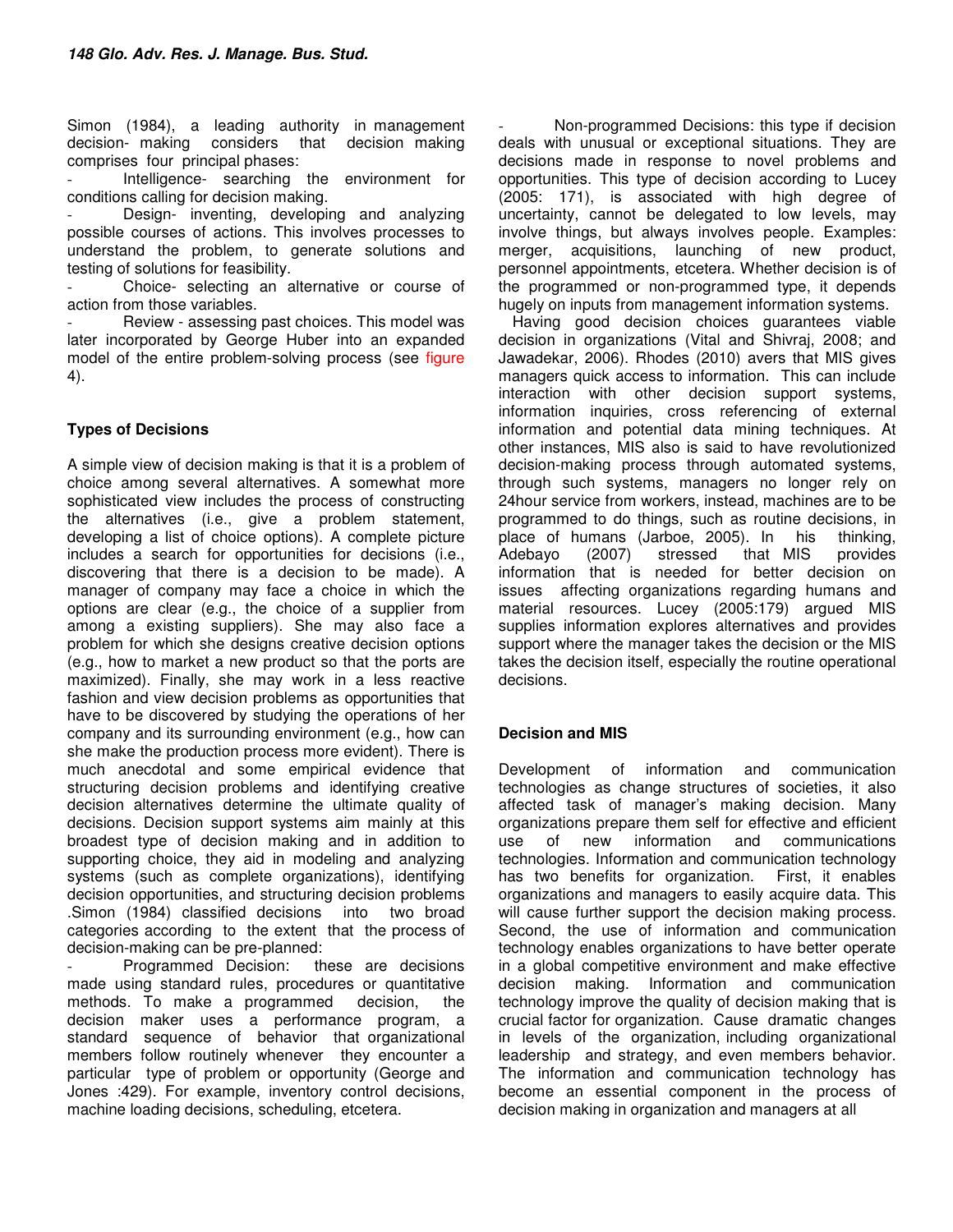levels increasingly get help from information and communication technologies (Feizi and Moghadassi, 2012). No doubt modern information and communication technologies provide the field of information management system. Information and communication technology enables collect, analyze and evaluate data and transferring them from one point to another and cause instant access to information, Reduce costs, Produce better, Carefully, Coordination, Leading time, improved control and will lead to better services. No doubt, management has been a necessity for human since past, If you consider different management activities can be clearly seen that the essence of all the management activities is making decision. Decision making is an integral component of management In each task, the management is so smart. In determine organization's policies, development objectives.<br>Organization design, Choice, Assessment and Organization design, Choice, Assessment and management practices in all forms, Decision-making are one of the main fundamental pillars. In a simple definition, decision making is choose a way between different paths (Alvani, 2012).

#### **MIS and Decision Making Process**

According to Obi (2003), MIS is useful in the area of decision making as it can monitor by itself disturbances in a system, determine a course of action and take action to get the system in control. It is also relevant in nonprogrammer decisions as it provides support by supplying information for the search, the analysis, the evaluation and the choice and implementation process of decision making. Adebayo (2007) stressed the need for MIS in decision making as it provides information that is needed for better decision making on the issues affecting the organization regarding human and material resources(Reddy,2009).

MIS is an organization – wide effort to provide decision making process information. The system is a formal commitment by executive to make the computer available to all managers. MIS sets the stage for accomplishments in the other area, which is DSS, the virtual office and knowledge based systems. The main idea behind MIS is to keep a continuous supply of information flowing to the management. Afterwards, by data and information gathered from MIS, decisions are made (Asemi and Safari, 2011).

MIS may be viewed as a mean for transformation of data, which are used as information in decision-making processes. Figure 1 shows this understanding about information as data processed for a definite purpose (Lucey, 1997).

#### **CONCLUSION**

The role of information in decision making cannot be overemphasized. Effective decision making demands accurate, timely and relevant information. MIS provides accurate and timely information necessary to facilitate the decision-making process and enable the organizations planning, control, and operational functions to be carried out effectively. MIS also plays the crucial role of providing a wide range of streamlined options from which decisionmakers are able to make their preferred choices and this ensures that whatever choices are made by decision makers, the outcome, more often than not, becomes positive. This, as a matter of fact, is the reason why many decision makers tend to prefer using MIS tools when making tough business choices. MIS as renowned concept, having good decision choices guarantees viable decisions in our businesses. From the above discussion we can say that decision support system focus on decision making whereas management information system (MIS) focus on information. In Management information system it works on online mode but in decision support system it works on real time mode. The management support system supports medium level of data but in decision support system it supports huge volume of data. The management support system uses low supports of graphics but in decision support system it uses large support of graphics. The management information system focus only on fully structured task or routine for decision but decision support system focuses on structure as well as semi-structured data. Beside the above differences both MIS and DSS are core of an information system satisfying the requirement of different levels of management.

#### **REFERENCES**

Alvani SM (2012). Public Management (Edition 23) Tehran: Nashodani. Ajayi IA, and Omirin FF (2007). The use of Management Information Systems (MIS) in

- Decision-making in South-West Nigerian Universities.
- Asefeh A, Ali S, Adeleh AZ (2011). the Role of Management Information System (MIS) and Decision Support System (DSS) for Manager's Decision Making Process, International Journal of Business and Management Vol. 6, No. 7; July 2011.
- Barton J, Parolin B, Weiley V (2005). A Spatial Decision Support System for the Management Of Public Housing, in Recent System for the Management Of Advances in Design and Decision Support Systems in Architecture and Urban Planning, Springer Science and Business Media, 2005, p. 69and84
- Bendoly E (2008). Excel Basics to Blackbelt. An Accelerated Guide to Decision Support Designs, Cambridge University Press 2008
- Bresfelean VP, Ghisoiu N, Lacurezeanu R, Sitarand Taut DA (2009). Towards the Development of Decision Support in Academic Environments, Proceedings of ITI 2009, Cavtat, Croatia, 2009, p. 343and348.